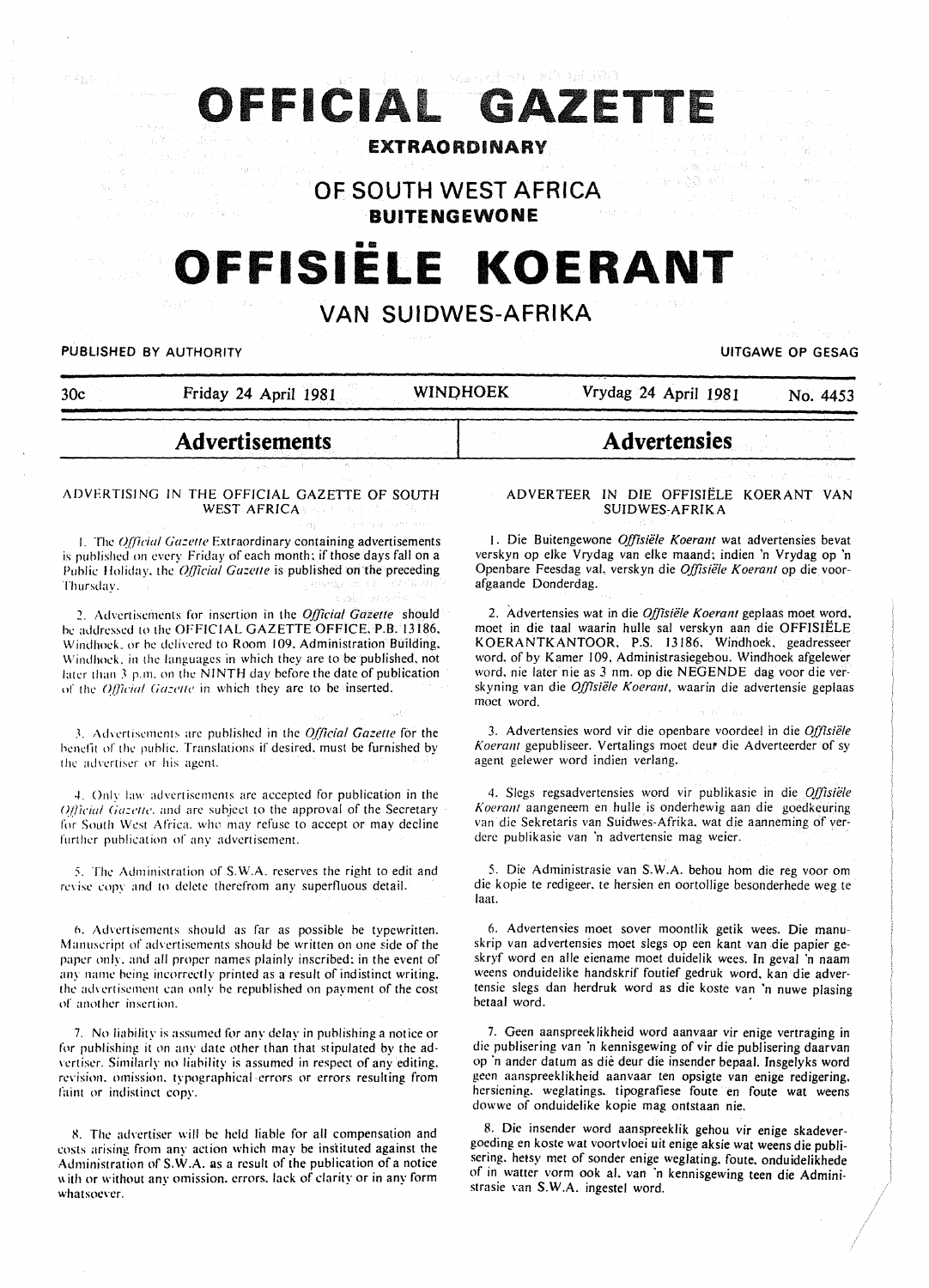. 9. The subscription for the *Official Gazette* is Rl2,50 per annum, post free in this Territory and the Republic of South Africa, obtainable from Messrs. The Suidwes-Drukkery Limited, P.O. Box 2I96, Windhoek. Postage must be prepaid by overseas subscribers. Single copies of the *Official Gazette* may be obtained from The Suidwes-Drukkery, Limited, P. 0. Box 2I96, Windhoek, at the price of 30 c per copy. Copies are kept in stock for only two years.

10. The charge for the insertion of notices is as follows and is payable in the form of cheques, bills, postal or money orders:

#### LIST OF FIXED TARIFF RATES

| Standardised notices                                                                                                                              | Rate per     |
|---------------------------------------------------------------------------------------------------------------------------------------------------|--------------|
|                                                                                                                                                   | insertion    |
|                                                                                                                                                   | R            |
| Administration of Estates Acts notices: Forms J. 297                                                                                              |              |
|                                                                                                                                                   | 2,00         |
|                                                                                                                                                   | 5.00         |
|                                                                                                                                                   | 5,00         |
| Change of name (four insertions)                                                                                                                  | 25,00        |
| Insolvency Act and Company Acts notices: J 28, J 29,                                                                                              | 6,00         |
|                                                                                                                                                   | 4,00         |
| $N.B. -$ Forms 2 and 6 $-$ additional statements ac-<br>cording to word count table, added to the basic<br>tariff.                                |              |
|                                                                                                                                                   |              |
| Naturalisation notices (including a reprint for the ad-                                                                                           | 2,00         |
|                                                                                                                                                   | 2,00         |
| Slum Clearance Court notices, per premises<br>Third party insurance claims for compensation                                                       | 4,00<br>2,50 |
| Unclaimed moneys - only in the extraordinary                                                                                                      |              |
| Official Gazette, closing date 15 January (per en-                                                                                                |              |
| try of "name, address and amount")                                                                                                                | 0.80         |
|                                                                                                                                                   |              |
| Non-standardised notices                                                                                                                          |              |
|                                                                                                                                                   |              |
| Company notices:                                                                                                                                  |              |
| Short notices: Meetings, resolutions, offer of com-<br>promise, conversion of company, voluntary<br>windings-up; closing of transfer or members'  |              |
| registers and/or declaration of dividends<br>Declaration of dividend with profit statements, in-                                                  | 11,00        |
|                                                                                                                                                   | 25,00        |
| Long notices: Transfers, changes with respect to<br>shares or capital, redemptions, resolutions, volun-                                           |              |
|                                                                                                                                                   | 37,00        |
| Liquidator's and other appointees' notices<br>Liquor Licence notices (in extraordinary Gazettes,<br>viz. June/Tvl. November/Cape, January/O.F.S., | 7,00         |
| April/Natal), per bilingual application                                                                                                           | 7,00         |
|                                                                                                                                                   |              |
| Orders of the Court:<br>Provisional and final liquidations or sequestra-                                                                          |              |
| tions                                                                                                                                             | 14.00        |
| Reductions or changes in capital mergers, offer of                                                                                                |              |
|                                                                                                                                                   | 37,00        |
| Judicial managements, curator bonis and similar                                                                                                   |              |
|                                                                                                                                                   | 37,00        |
|                                                                                                                                                   | 4,00         |
| Supersessions and discharge of petitions (J 158)                                                                                                  | 4.00         |
| Sales in execution and other public sales:                                                                                                        |              |
|                                                                                                                                                   | 18,00        |
| in a grand to<br>Public auctions, sales and tenders:                                                                                              |              |
|                                                                                                                                                   | 6,00         |
|                                                                                                                                                   | 15,00        |

9. Die jaarlikse intekengeld op die *Offisiële Koerant* is R12,50 posvry in hierdie Gebied en die Republiek van Suid-Afrika, verkrygbaar by die here Die Suidwes-Drukkery Beperk, Posbus 2196, Windhoek. Oorsese intekenaars moet posgeld vooruit betaal. Enkel eksemplare van die *Offisiiile Koerant* is verkrygbaar van die here Die Suidwes-Drukkery Beperk, Posbus 2I96, Windhoek, teen 30c per eksemplaar: Eksemplare word vir slegs twee jaar in voorraad gehou.

10. Die koste vir die plasing van kennisgewings is soos volg en is betaalbaar by wyse van tjeks, wissels, pos- of geldorders:

#### **LYS VAN VASTE TARIEWE**

| Gestandaardiseerde kennisgewings<br>森兰人名                                                                                                                  | Tarief per<br>plasing |
|-----------------------------------------------------------------------------------------------------------------------------------------------------------|-----------------------|
| where $\mathbf r$ is a set of the second conditions $\mathbf R$                                                                                           |                       |
|                                                                                                                                                           | 6.00.                 |
|                                                                                                                                                           | 5,00                  |
| Boedelwettekennisgewings: Vorms J. 297, J. 295, J.                                                                                                        |                       |
|                                                                                                                                                           | 2.00                  |
| Derdeparty-assuransie-eise om skadevergoeding<br>Insolvensiewet- en maatskappywettekennisgewings: J                                                       | $2.50 -$              |
|                                                                                                                                                           | 4.00                  |
| L.W. - Vorms 2 en 6 - bykomstige verklarings<br>volgens woordetal-tabel, toegevoeg tot die basiese<br>tarief.                                             |                       |
| Naamsverandering (vier plasings)<br>Naturalisasiekennisgewings (insluitende 'n herdruk vir                                                                | 25,00                 |
|                                                                                                                                                           |                       |
| Onopgeëiste geld - slegs in die buitengewone Offi-                                                                                                        | 2,00                  |
|                                                                                                                                                           |                       |
| siële Koerant, sluitingsdatum 15 Januarie (per in-                                                                                                        | e y Co                |
| skrywing van "naam, adres en bedrag")                                                                                                                     | 0.80                  |
|                                                                                                                                                           | 5.00                  |
| Slumopruimingshofkennisgewings, per perseel                                                                                                               | 4,00                  |
| Verlore lewensversekeringspolisse                                                                                                                         | 2.00                  |
| Dranklisensie-kennisgewings (in buitengewone Offi-<br>siële koerante, t.w. Junie/Tvl. November/Kaap,<br>Januarie/O.V.S., April/Natal) per tweetalige aan- | 7.00                  |
| Geregtelike en ander openbare verkope:                                                                                                                    |                       |
|                                                                                                                                                           | 18.00                 |
| Openbare veilings, verkope en tenders:                                                                                                                    |                       |
|                                                                                                                                                           |                       |
|                                                                                                                                                           | 6.00                  |
|                                                                                                                                                           | 15.00                 |
| Handelsmerke in Suidwes-Afrika                                                                                                                            | 23,00                 |
| Likwidateurs en ander aangesteldes se kennisgewings                                                                                                       | 11.00                 |
|                                                                                                                                                           | 7,00                  |
| Maatskappykennisgewings:                                                                                                                                  |                       |
| Kort kennisgewings: Vergaderings, besluite, aan-                                                                                                          |                       |
|                                                                                                                                                           |                       |
| bod van skikking, omskepping van maatskappy,                                                                                                              |                       |
| vrywillige likwidasies, ens.; sluiting van oordrag-                                                                                                       |                       |
| of lederegisters en/of verklarings van dividende<br>Verklaring van dividende met profystate, notas in-                                                    | 11.00                 |
| gesluit<br>                                                                                                                                               | 25.00                 |
| Lang kennisgewings: Oordragte, veranderings met                                                                                                           | للماء وأواله          |
| betrekking tot aandele of kapitaal, aflossings, be-                                                                                                       |                       |
| sluite, vrywillige likwidasies                                                                                                                            | 37.00                 |
|                                                                                                                                                           |                       |
| Orders van die Hof:                                                                                                                                       |                       |
| Voorlopige en finale likwidasies of sekwestrasies                                                                                                         | 14.00                 |
| Verlatings of veranderings in kapitaal, samesmel-                                                                                                         |                       |
|                                                                                                                                                           | 37.00                 |
| Geregtelike besture, kurator bonis en soortgelyke                                                                                                         |                       |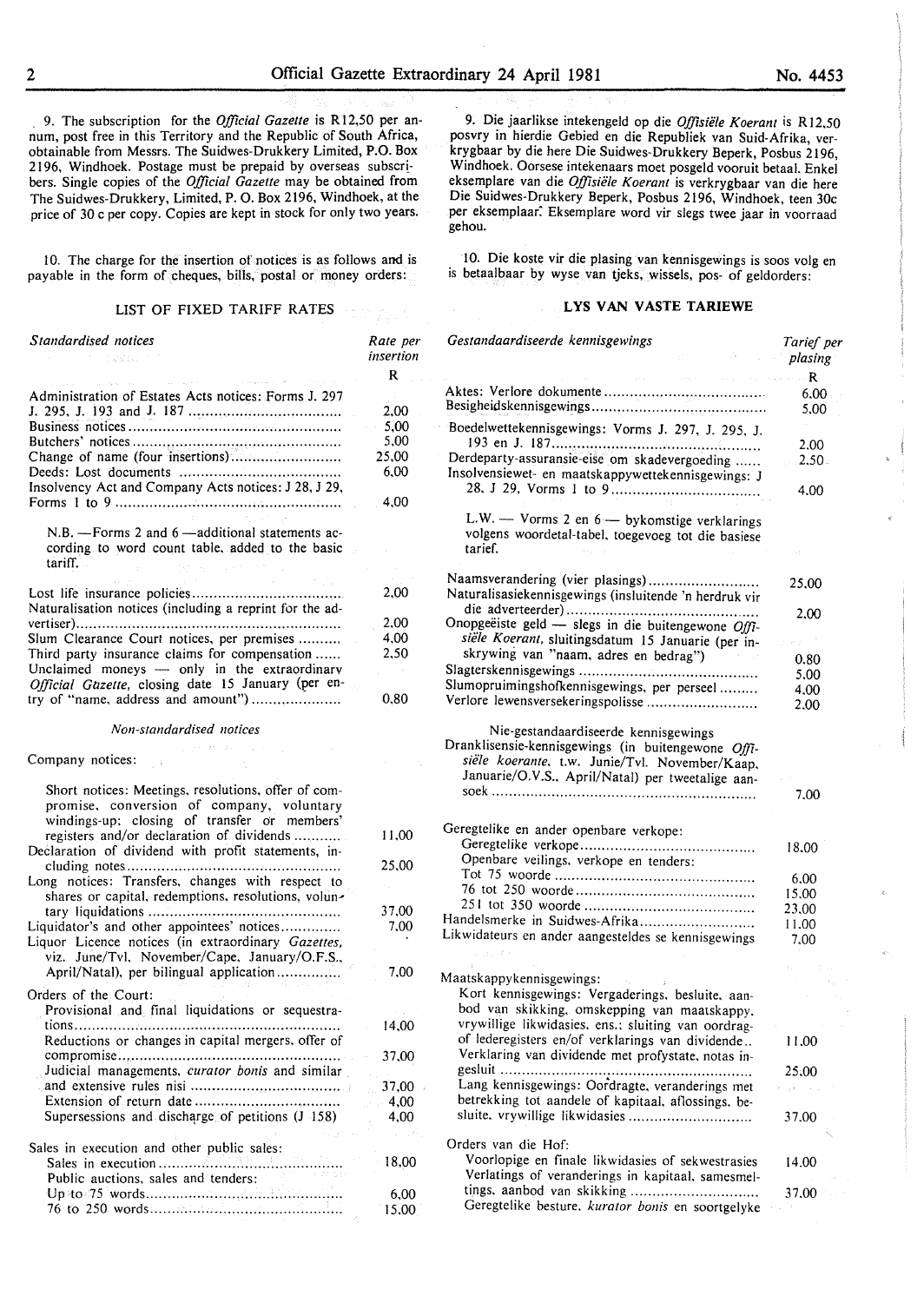| 23.00 |
|-------|
| 11.00 |
|       |

Yorm/Form J 187

#### LIQUIDATION AND DISTRIBUTION ACCOUNTS IN DECEASED ESTATES LYING FOR INSPECTION

In terms of section  $35(5)$  of Act 66 of 1965, notice is hereby given that copies of the liquidation and distribution accounts (first and final, *unless otherwise stated)* in the estates specified below will be open for the inspection of all persons interested therein for a period of 21 days (or shorter or longer *{[specially stated)* from the date speculed or from the date of publication hereof, whichever may be the later, and at the offices of the Masters and Magistrates as stated.

Should no objection thereto be lodged with the Masters concern ed during the specified period, the executors will proceed to make payments in accordance with the accounts.

266/79 - HOUGH Anna Stefansina 151228 0005 00 3 Gochas Mariental Windhoek Barclays-Nasionale Bank Beperk Windhoek

377/80 - POTGIETER Johannes Petrus 200927 5004 00 9 Tsumeb Tsumeb Windhoek Barclays-Nasionale Bank Beperk Windhoek

306/80- HOLTZHAUSEN Louisa Cathrina 060314 0006 00 9 Outjo Outjo Windhoek Barclays-Nasionale Bank Beperk Windhoek

493/80- VERCUEIL Magdalena Alberta 200118 0009 00 9 Langstraat, Mariental Mariental Windhoek Barclays-Nasionale Bank Beperk

#### Vorm/Form J 193

#### NOTICE TO CREDITORS IN DECEASED ESTATES

All persons having claims against the estates mentioned below are hereby called upon to lodge their claims with the executors concerned. within 30 days (or otherwise as indicated) calculated from the date of publication hereof. The information is given in the following order: Estate number. surname and christian names. date of birth. identity number. last address. date of death: surviving spouse's names. surname date of birth and identity number: name and address of executor or authorised agent. period allowed for lodgement of claims i/ *other than* 30 *days.* 

!06/81 --MEYER Marie Luise 3 August 1909 09080 30009 00 9 Okahandja 7 March 1981 Barclays National Bank Limited Windhoek

97/81 - VAN WYK Philippus Jacobus 19 Maart 1894 940319 5004 00 4 Nuaub Dist. Mariental 2 Februarie 1891 Windhoek Volkskas Beperk Pretoria.

|                                                    | 37.00   |
|----------------------------------------------------|---------|
|                                                    | -4.00   |
| Tersydestellings en afwysings van petisies (J 158) | $-4.00$ |

#### UKWIDASIE- EN DISTRIBUSIEREKENING IN BESTORWE BOEDELS WAT TER INSAE LE

Ingevolge artikel 35(5) van Wet 66 van 1965, word hierby kennis gegee dat duplikate van die likwidasie- en distribusierekenings (eerste en finale, *tensy anders vermeld)* in die boedels hieronder vermeld, in die kantore van die Meesters en Landdroste soos vermeld en gedurende 'n tydperk van 21 dae ( of korter of Ianger *indien spesiaal vermeld)* vanaf gemelde datums of vanaf datum van publikasie hiervan, as dit later is, ter insae lê van alle persone wat daarby belang het.

Indien binne genoemde tydperk geen besware daarteen by die betrokke Meesters ingedien word nie, gaan die eksekuteurs oor tot die uitbetalings ingevolge gemelde rekenings.

523/80- MULLER Eugen 070721 5011 00 8 Plaas 'Sanremo' Nr. 543, distrik GOBABIS Gretchen Muller (gebore Gottschalk) 121221 0003 00 0 Gobabis Windhoek Barclays-Nasionale Bank Beperk Windhoek

372/80- HENDRIKSE Egbert Johannes 391119 5003 00 4 Erf 110 Koës, Distrik Keetmanshoop Elsie Maria Hendrikse 450730 0003 00 1 Keetmanshoop Windhoek Volkskas Beperk Pretoria.

385/80 - GOLIAT (of Goliath) Dawid (of David) Militêre Opleidingskamp, Okahandja Supplementêre Okahandja Windhoek R. H. Meyeridricks, Santamtrust Beperk Kaapstad

385/77- PORADA Ottomar Jan Theodor 230427 5009 10 2 10, Mission Road, Windhoek Liquidation Distribution Windhoek C. J. Hinrichsen, c/o Lorentz & Bone Windhoek

#### KENNISGEWING AAN KREDITEURE IN BESTORWE BOEDELS

Alle persone wat vorderinge het teen lie boedels hieronder vermeld. word hierby versoek om hul vorderinge by die betrokke eksekuteurs en binne 'n tydperk van 30 dae (of andersins soos aangedui) gereken vanaf die datum van publikasie hiervan in te !ewer. Die inligting word verstrek in die volgorde: Boedelnommer. familienaam en voorname. geboortedatum. persoonsnommer, laaste adres, datum oorlede: nagelate eggenoot(note) se name, familienaam. geboortedatum en persoonsnommer: naam en adres van eksekuteurs of gemagtigde agent. tydperk toegelaat vir lewering van vorderings *indien anders as* 30 *dae.* 

131/81 - ZEISLER Lina 06 04 1919 190406 0015 10 6 Windhoek 29 03 1981 Klaus Nieft Agent for the Executor c/o Keller & Neuhaus Trust Co. (Pty) Ltd. P.O. Box 156, Windhoek Windhoek S.W.A.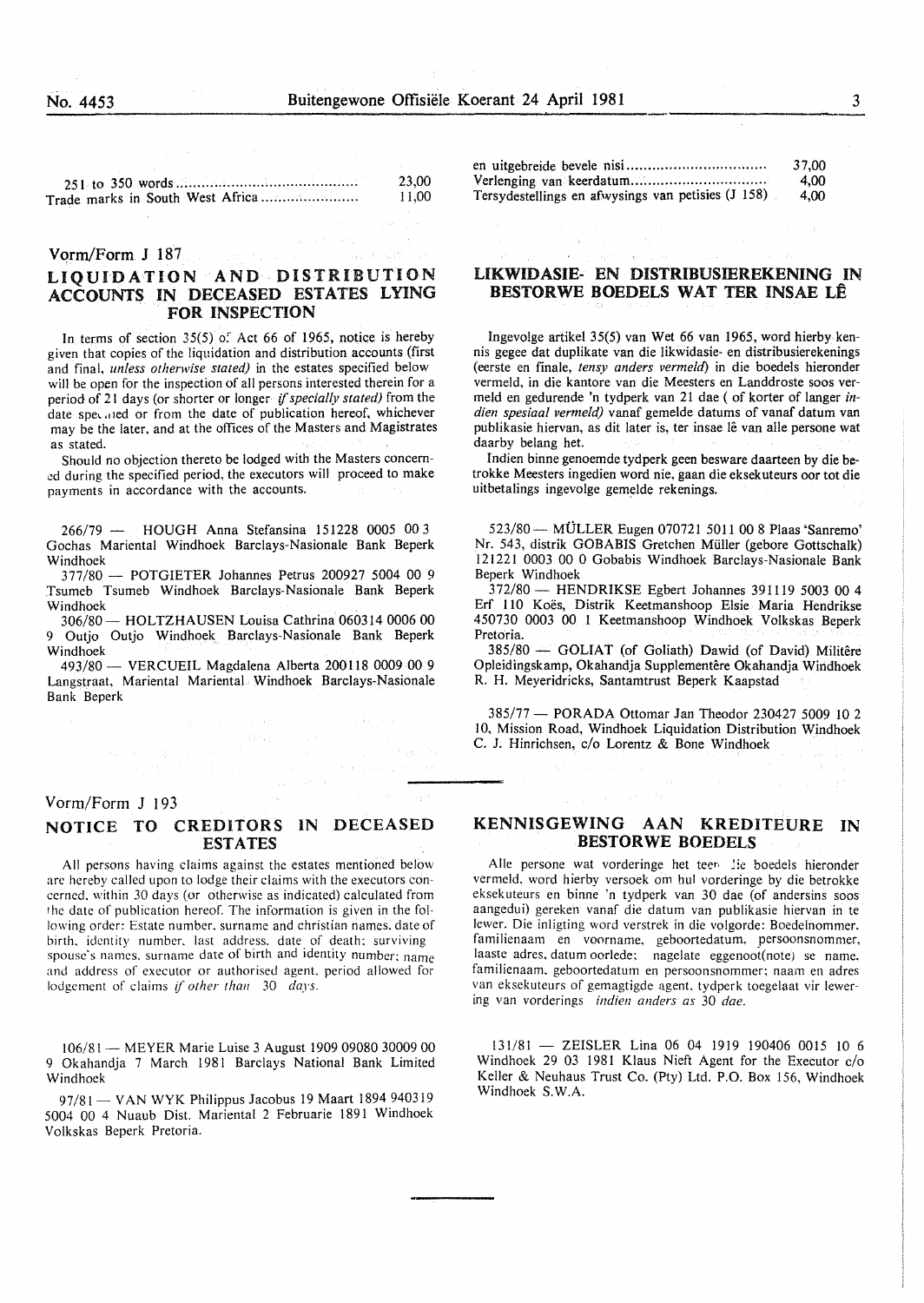#### Vorm/Form 519

#### LIQUIDATION AND DISTRIBUTION ACCOUNT IN DE-CEASED ESTATE LYING FOR INSPECTION

In terms of section 35 (5) of Act 66 of 1965 notice is hereby given that the liquidation and distribution account in the Estate specified in the Schedule will be open for the inspection of all persons interested therein for a period of 21 days fromt he date of publication hereof (or otherwise as indicated) at the offices of the Master of the Supreme Court and Magistrate, as stated.

Should no objection thereto be lodged with the Master during the specified period, the Executor will proceed to make payment in accordance therewith.

99/81 - SAUNDERSON Johanna Christina 130720 0010 00 5 Tulbachstraat 12, Mareintal Eerste en Finale Likwidasie- en Distribusierekening Saunderson Willem Hendrik 24 April 1981 Windhoek Mariental Standard Bank SWA Bpk Windhoek

475/80 - VAN DER MER WE Izak Jacobus 041213 5004 00 7 Windhoek en Huis Esperanza, Strand Eerste en Finale Likwidasie en Distribusie Rekening 24 April 1981 Windhoek Standard Bank SWA Bpk Windhoek

#### Vorm/Form J 29

#### FIRST MEETINGS OF CREDITORS, CONTRIBU-TORIES, MEMBERS OR DEBENTURE-HOLDERS OF SEQUESTRATED ESTATES, COMPANIES BEING WOUND UP OR PLACED UNDER PROVI-SIONAL JUDICIAL MANAGEMENT

The estates and companies mentioned below having been placed under sequestration, being wound up or having been placed under provisional judicial management by order of the Supreme Court of South Africa, Masters of the Supreme Court hereby give notice, pursuant to sections 17 (4) and 40 (1) of the Insolvency Act, 1936, sections 119 (3), 125 (I) and *196bis* (4) of the Companies Act, 1926, and sections 356 ( 1), 364 (I) and 429 of the Companies Act, 1973, that a first meeting of creditors, contributories, members or debenture-holders of the said estates or companies will be held on the dates and at the times and places mentioned below, for proof of claims against the estates or companies, the election of trustees, liquidators or judicial managers or managers or provisional judicial managers or for the purposes referred to in section 364 or 431 of Act 61 of 1973, as the case may be.

Meetings in place in which there is a Master's office, will be held before the Master, elsewhere they will be held before the Magistrate.

#### LIKWIDASIE EN DISTRIBUSIEREKENING IN BESTORWE BOEDEL WAT TER INSAE LE

Ingevolge artikel 35 (5) van Wet 66 van 1965 word hierby kennis gegee dat die likwidasie- en distribusierekening in die Boedel in die Bylae vermeld in die kantore van die Meester van die Hooggeregshof en Landdros soos vermeld vir 'n tydperk van 21 dae vanaf die datum van publikasie hiervan (of andersins soos aangedui) ter insae sal le vir aile persone wat daarby belang het.

Indien geen besware daarteen by die Meester binne die gemelde tydperk ingedien word nie, sal die eksekuteur tot uitbetaling daarvolgens oorgaan.

92/81 - COETZEE Johannes Jacobus 121229 5011 00 1 Keetmanshoop Eerste en Finale Likwidasie en Distribusie Coetzee Dorothea Elena 24 04 81 Windhoek Keetmanshoop Standard Bank SWA Bpk Windhoek

21/81 - ZU BENTHEIM-GRAF Rudiger Theodor Friedrich Maximillian 140 625 5010 00 9 Otjiwarongo Eerste en Finale Likwidasie en Distribusierekening 24 04 1981 Windhoek Otjiwarongo Standard Bank SWA Ltd Windhoek

#### EERSTE BYEENKOMSTE VAN SKULDEISERS, KONTRIBUANTE, LEDE OF SKULDBRIEF-HOUERS VAN GESEKWESTREERDE BOEDELS, MAA TSKAPPYE IN LIKWIDASIE OF ONDER VOORLOPIGE GEREGTELIKE BESTUUR

Nademaal die boedels of maatskappye hieronder vermeld op las van die Hooggeregshof van Suid-Afrika gesekwestreer, gelikwideer of onder voorlopige geregtelike bestuur geplaas is, word hierby deur die Meesters van die Hooggeregshof ingevolge artikels 17(4) en 40 (I) van die Insolvensiewet, 1936, artikels 119(3), 125 (I) en *196bis* (4) van die Maatskappywet, 1926, en artikels 356 (I), 364 (I) en 429 van die Maatskappywet, 1973, kennis gegee dat 'n eerste byeenkoms van skuldeisers, kontribuante. lede of skuldbriefhouers van genoemde boedels of maatskappye op die datums, ure en plekke hieronder vermeld, vir die bewys van eise teen die boedels of maatskappye, die verkiesing van kurators, likwidateurs of geregtelike bestuurders of bestuurders of voorlopige geregtelike bestuurders, of vir die doeleindes bedoel in artikel 364 of 431 van Wet 61 van 1973, na gelang van die geval, gehou sal word.

In 'n plek waarin 'n kantoor van 'n Meester is, word die byeenkoms voor die Meester en op ander plekke voor die Landdros gehou.

W4/81 - OMATAKO BANDESENTRUM (PTY) LIMITED (In Liquidation). 18 03 1981 10 04 1981 South West Africa Windhoek 06 05 1981 10.00 a.m. Meester van die Hooggeregshof Windhoek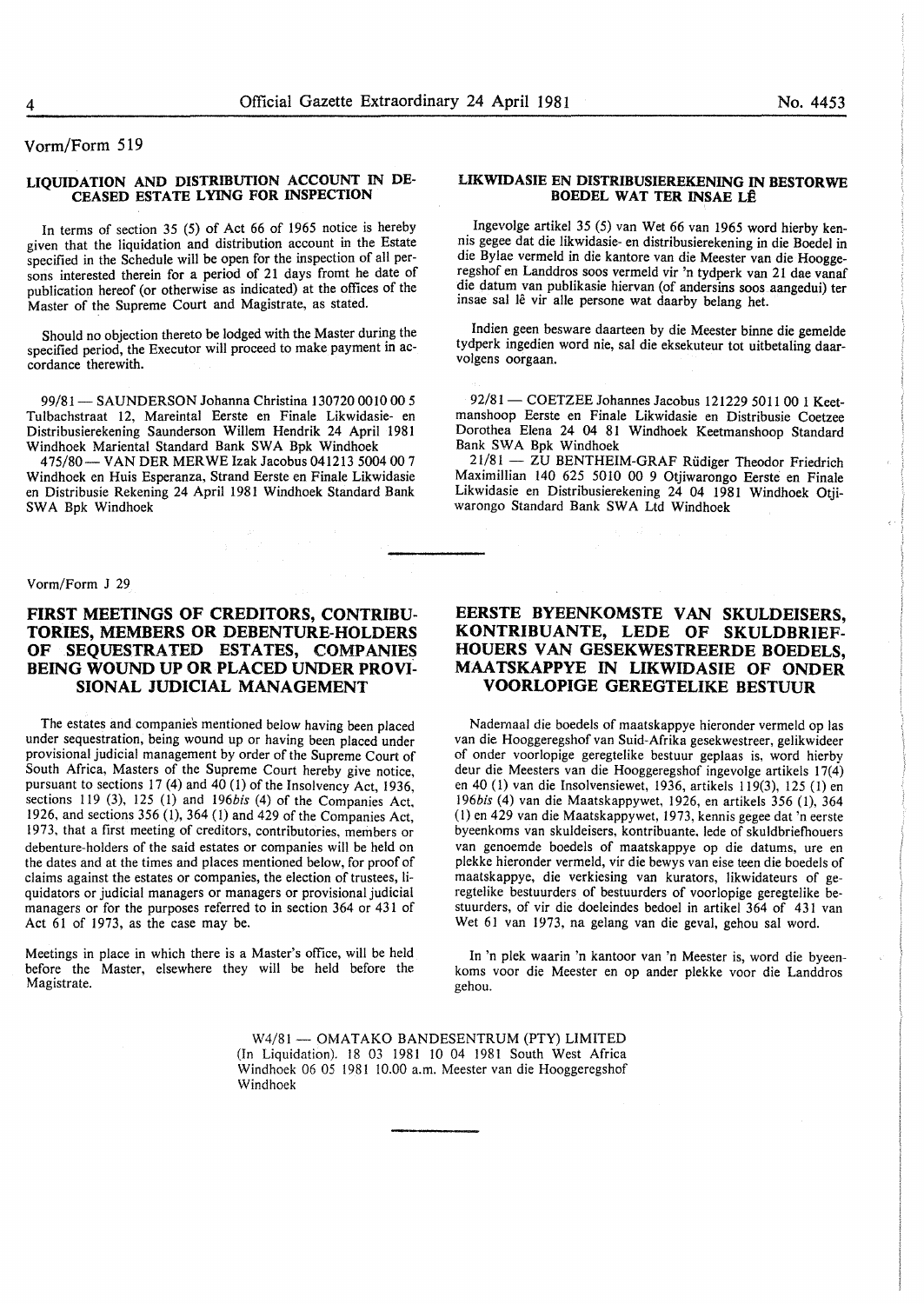#### Vorm/Form 297

#### NOTICE FOR ELECTION OF EXECUTORS AND/OR TUTORS.

#### ELECTION OF EXECUTORS AND TUTORS

The Estates of the Persons mentioned in the subjoined Schedule being unrepresented, interested, interested parties are hereby given notice by Masters of the Supereme Courts of South Africa, that meetings will be held in the several Estates at the dates, times and places specified, for the purpose of selectings some Person of Persons, for approval by the respective Masters, as fit and proper to be appointed by them as Executors or Tutors, as the case may be.

Meetings in a town in which there is a Master's Office, will be held before the Master; elsewhere they will be held before the Magistrate.

N.B.  $\rightarrow$  Items indicated by a  $*$  on the left hand side, denote the election of a Tutor; otherwise an Executor is to be elected.

105/81- LOTZ Gideon George Marthinus Pensioenaar 24 01 1981 2.00 n.m. 30 April 1981 Landdros Port Elizabeth Meester van die Hooggeregshof Windhoek

#### **Vorm/Form 4**

#### **LIQUIDATION ACCOUNTS AND PLANS OF DISTRIBUTION OR CONTRIBUTION IN SEQUESTRATED ESTATES OR COMPANIES BEING WOUND UP**

Pursuant to section 108 (2) of the Insolvency Act, 1936, section 136 (2) of the Companies Act, 1926, and section 406 (3) of the Companies Act, 1973, notice is hereby given that the liquidation account and plans of distribution or contribution in the estates or the companies mentioned below will lie open for inspection by creditors or contributories at the offices of the Masters and the Magistrates stated therein, for a period of 14 days, or for such a period as stated therein, from the dates mentioned below or from the date of publication hereof, whichever may be the later date.

#### KENNIS VIR VERKIESING VAN EKSEKUTEURS EN/OF VOOGDE

#### VERKIESING VAN EKSEKUTEURS EN VOOGDE

Aangesien die Boedels van die Persone vermeld in onderstaande Bylae nie verteenwoordig is nie, word hierby deur Meesters van die Hooggeregshowe van Suid-Afrika aan bleanghebbendes kennis gegee, dat byeenkomste ten opsigte van die verskillende Boedels op die datums, tye en plekke vermeld, gehou sal word met die doel om 'n Persoon of Persone te kies vir goedkeuring deur die onderskeie Meesters as geskik en bekwaam om deur hulle aangestel te word as Eksekuteurs of Voogde, na gelang van omstandighede.

In 'n stad waarin 'n Kantoor van 'n Meester is, word die byeenkoms voor die Meester gehou en in ander plekke voor die Landdros.

L.W. - Items aan die linkerkant met 'n \* gemerk, dui aan die verkiesing van 'n Voog; andersins word 'n Eksekuteur gekies.

46/81 - DU PLESSIS Jan de Bruin Boer 1 Maart 1980 01 05 1981 10 vm. Grootfontein Meester van die Hooggeregshof, Windhoek

#### **LIKWIDASIE-, DISTRIBUSIE OF KONTRIBU-SIEREKENINGS IN GESEKWESTREERDE BOEDELS OF MAATSKAPPYE IN LIKWIDASIE**

Ingevolge artikel 108 (2) van die Insolvensiewet, 1936, artikel 136 (2) van die Maatskappywet, 1926, en artikel 406 (3) van die Maatskappywet, i 973, word hierby kennis gegee dat die likwidasie-, distribusie- of kontribusierekenings in die boedels of die maatskappye, na gelang van die geval, hieronder vermeld ter insae van skuldeisers of kontribuante sal lê op die kantore van die Meesters en Landdroste daarin genoem, gedurende 'n tydperk van 14 dae, of die tydperk wat daarin vermeld is, vanaf die datum hieronder vermeld of vanaf die datum van publikasie hiervan, watter datum ook al die laaste is.

W2/80 - INSOLVENT ESTATE Johannes Jacobus Olivier who traded as Pionier Ondernemings Second & Final Liquidation & Distribution Account At the office of the Master of the Supreme Court Windhoek and at the Magistrates Court Okahandja for a period of 14 days as from the 24th April 198l.I.R. McLaren Trustee Trust & Mining Co (Pty) Ltd P.O. Box 82, Windhoek 9000 Trust & Mining Co ( (Pty) Ltd Windhoek